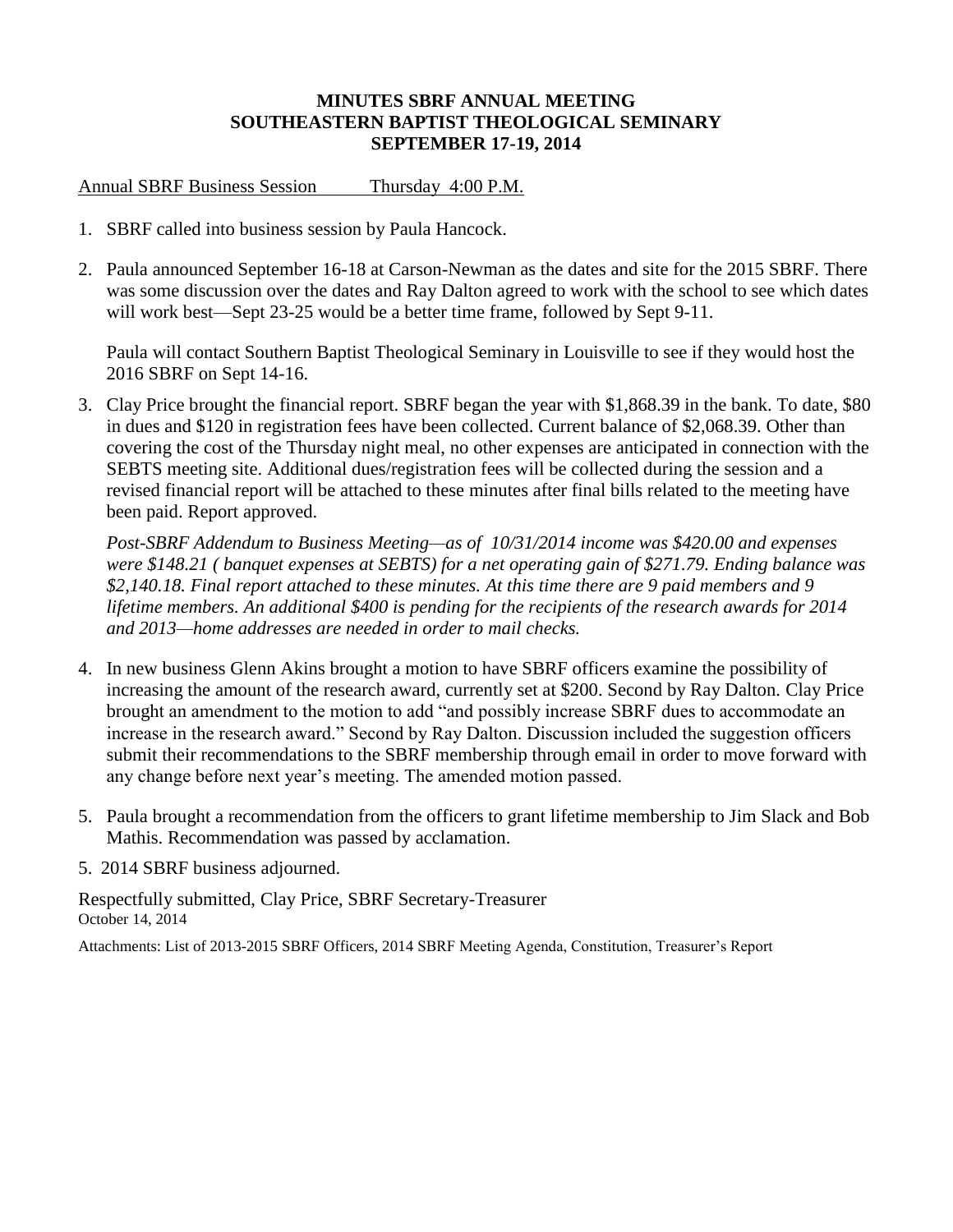# **Southern Baptist Research Fellowship Officers for 2013-2015 (9/19/2013)**

Paula Hancock President LifeWay Christian Resources One LifeWay Plaza Nashville, TN 37234-0127 Phone: (615) 251-3876 E-mail: paula.hancock@LifeWay.com Mickey Crawford **Program Vice-President** Program Vice-President Alabama Baptist Convention PO Box 11870 Montgomery AL 36111 Phone: (334) 613-2281 E-mail: [mcrawford@alsbom.org](mailto:mcrawford@alsbom.org) Jim Haney Membership Vice-President International Mission Board PO Box 6767 Richmond, VA 23230-0767 Phone: (804) 219-1228 E-mail: JHaney@imb.org Clay Price Secretary-Treasurer Baptist General Convention of Texas 333 N Washington Dallas, TX 75246-1798 Phone: (214) 828-5138 E-mail: [clay.price@texasbaptists.org](mailto:clay.price@texasbaptists.org) Jim Slack Awards Chairperson International Mission Board PO Box 6767 Richmond, VA 23230-0767 Phone: (800) 999-1228 E-mail: jslack@imb.org Richie Stanley Newsletter Editor/Web Coordinator North American Mission Board 12989 S 184th Ave Goodyear, AZ 85338 Phone: (770) 401-4572 E-mail: [rstanley@namb.net](mailto:rstanley@namb.net)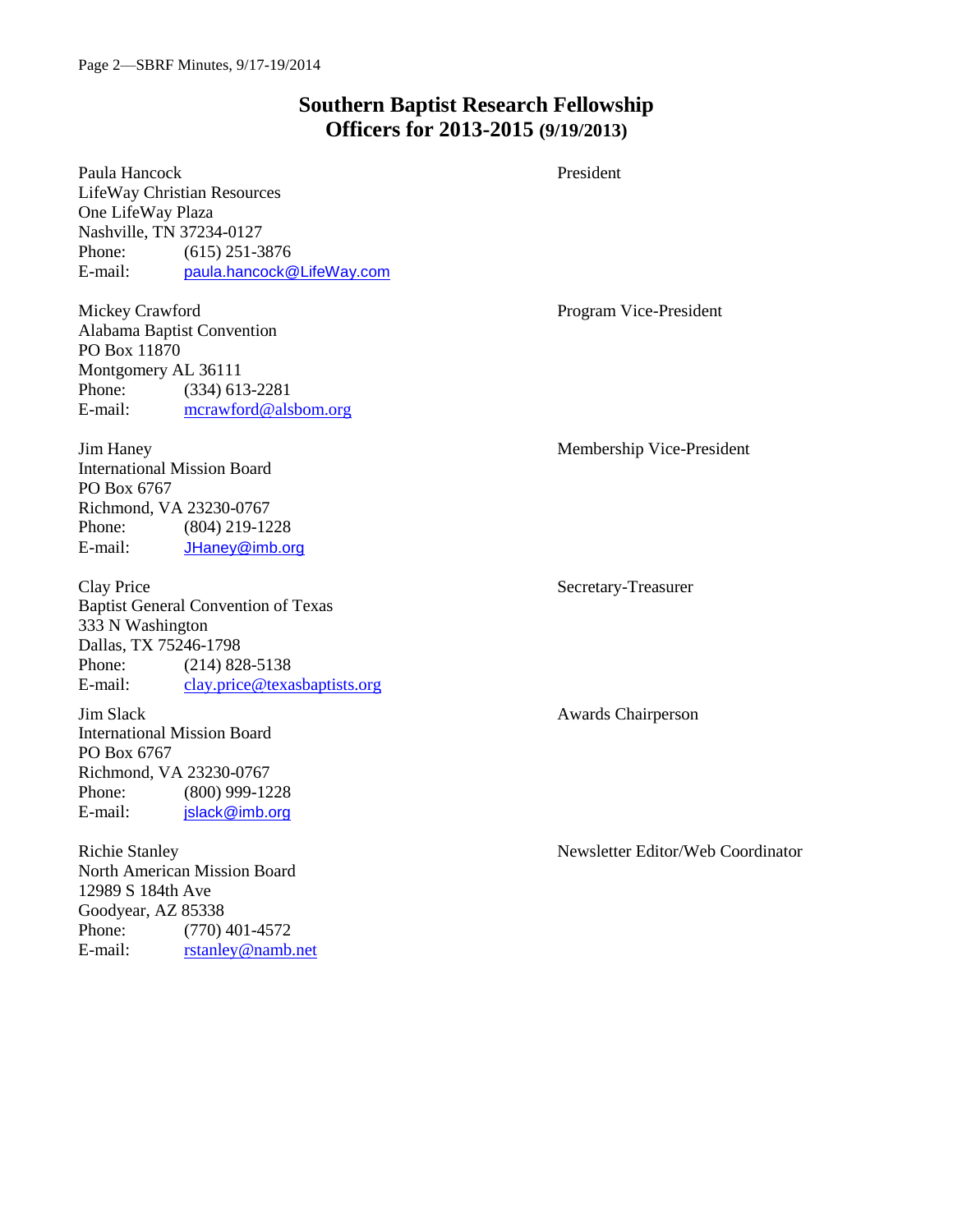Southern Baptist Research Fellowship Program

September 17-19, 2014, Southeastern Baptist Theological Seminary, NC

### **Wednesday, September 17, 2014**

4:00 PM....... Officers Meeting – Sailhamer Conference Room, Library

6:00 PM….. Dinner (open to early arrivals)

### **Thursday, September 18, 2014**

- 8:30 AM........ SBRF Registration Begins—Adams Hall, Room 212
- 9:00 AM........Welcome, Announcements, and Introductions—Paula Hancock
- 10:00 AM....…**Presentation #1** Jim Haney Modeling the Diaspora
- 10:45 AM........ Discussion of Presentation
- 11:00 AM........Break
- 11:30 AM........**Presentation #2 –** Steve McCord Leadership Styles and Listening Practices of IMB Team Leaders: A Correlational Study
- 12:15 PM......... Discussion of Presentation
- 12:30 PM......... Lunch
- 2:00 PM........ **Presentation #3** Mike Dodson The People Next Door Project
- 2:45 PM......... Discussion of Presentation
- 3:00 PM.…… **Presentation #4** Jim Slack Why the Researcher of the Year was Chosen
- 3:45 PM........ Discussion of Presentation
- 4:00 PM……. Break
- 4:30 PM........ Business Meeting of SBRF Paula Hancock
- 6:00 PM……. Dinner together

### **Friday, September 19, 2014**

9:00 AM.........**Presentation #5 –** Richie Stanley – Why Congregations Are Removed From the Database

- 9:45 AM.........Discussion of Presentation
- 10:00 AM.........Break
- 10:30 AM......... SBRF Open Forum Session and Discussion of New Research
- 12:30 PM......... Close of SBRF Annual Meeting
- Presenters
- Mike Dodson Associate Director of North American Missions, Assistant Professor of Church Planting and Evangelism, Southeastern Baptist Theological Seminary
- Jim Haney Director, Global Research Department, International Mission Board

Steve McCord – Analysis Services Team Leader, Global Research Department, International Mission Board

Jim Slack – Missiologist, International Mission Board

Richie Stanley – Team Leader, Center for Missional Research, North American Mission Board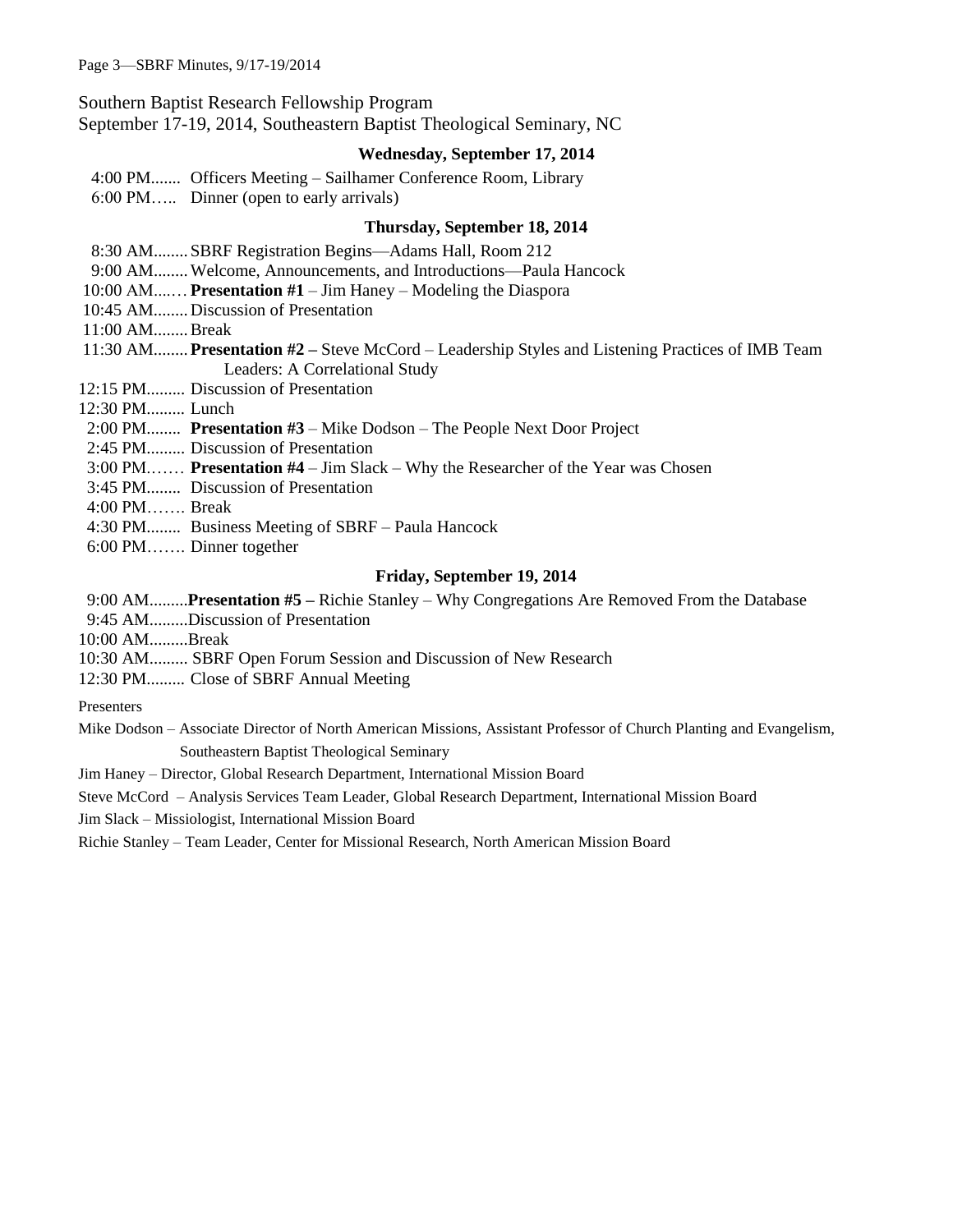### **CONSTITUTION OF THE SOUTHERN BAPTIST RESEARCH FELLOWSHIP**

#### ARTICLE I - NAME

The name of the organization shall be The Southern Baptist Research Fellowship.

### ARTICLE II - PURPOSES AND OBJECTIVES

The purpose of this organization is to provide an informal forum for Southern Baptists with professional interests in and/or assignments for religious research.

The objectives of this Fellowship are:

- 1. To contribute to the development of a more comprehensive understanding of the scientific study of religion, church and denomination;
- 2. To stimulate the development of basic research skills through the sharing of research efforts and data bases;
- 3. To further the understanding of the role of research skills through the sharing of research efforts and data bases;
- 4. To promote maximum use and the practical application of religious research in the work of the conventions and their agencies, associations, and local churches, particularly in development and evaluation of programs;
- 5. To provide a supporting fellowship for members and to give recognition for outstanding professional achievement.

#### ARTICLE III - MEMBERSHIP

#### Section 1. Members

The members of the Fellowship shall be, upon receipt of annual dues,

- 1. Interested employees of any Southern Baptist church, association, state convention agency, or convention agency engaged in the work of religious research or statistics;
- 2. Interested employees of any Southern Baptist church, association, state convention agency, or convention wide agency whose work includes the use of religious research or statistics; or
- 3. Other interested Southern Baptists whose work relates to the execution or use of religious research or statistics.

#### Section 2. Charter Members

A charter member of the Fellowship is any person enrolled as a member before the end of June, 1979.

### ARTICLE IV - OFFICERS

#### Section 1. Officers

The officers of the Fellowship shall be the president, the program vice-president, the membership vice-president, the newsletter editor/web coordinator, the secretary-treasurer, and the awards chairperson. The term for all offices shall be two years.

#### Section 2. Election

The officers shall be elected at an annual meeting of the Fellowship. In case of a vacancy between the annual meetings, the Administrative Committee shall appoint a person to fulfill the unexpired term.

### ARTICLE V - DUTIES OF THE OFFICERS

The duties of the offices shall be as follows:

- 1. President: The president will preside at all regular and called meetings, serve as chairperson of the Administrative Committee, serve as an ex officio member of all committees, and perform other duties required of the office.
- 2. Program Vice-President: The program vice-president shall preside at the meetings of the Fellowship as requested by the president and shall serve as chairperson of the program committee. The program vice-president will automatically succeed the president.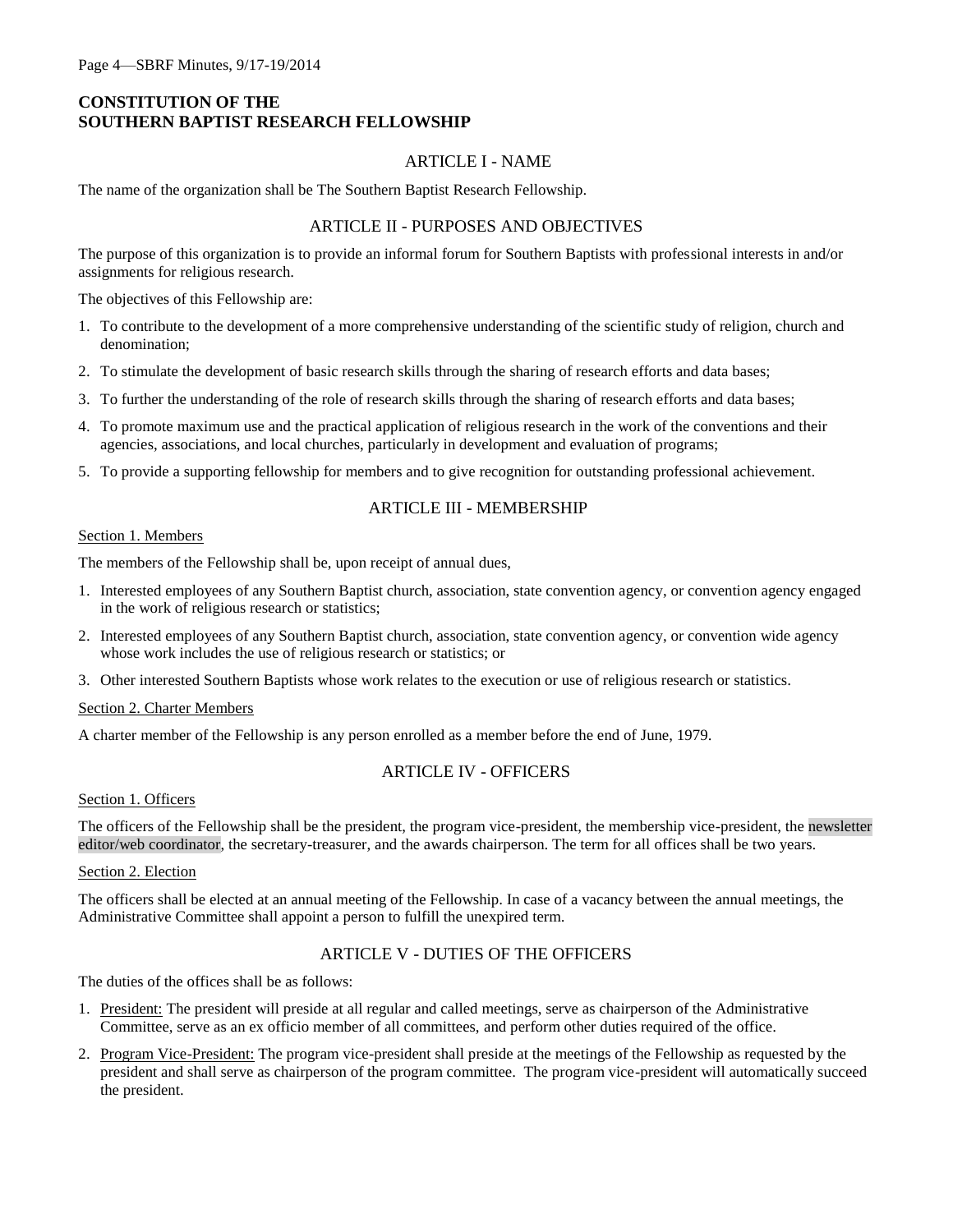- 3. Membership Vice-President: The membership vice-president will serve as chairperson of the membership enlistment committee.
- 4. Newsletter Editor/Web Coordinator: The Research News Bulletin editor will be responsible for editing and distributing a research news bulletin. As Web Coordinator, coordinate SBRF web presence on the Web including hosting, design, content, and technical issues; serve as chairperson of the web committee.
- 5. Secretary-Treasurer: The secretary-treasurer shall keep all records and care for all fund of the Fellowship. An annual audit report shall be made to the Fellowship.
- 6. Awards Chairperson: The awards chairperson shall serve as chairperson of the awards committee.

### ARTICLE VI - COMMITTEES

#### Section 1. Standing Committees

The standing committees of the Fellowship shall be as follows:

- 1. Administrative Committee: The Administrative Committee shall be composed of all of the officers of the Fellowship. It shall act for the Fellowship between sessions.
- 2. Program Committee: The Program Committee shall be composed of a chairperson and two members named by the Administrative Committee. It shall develop and publicize agendas for annual and special meetings of the Fellowship.
- 3. Membership Committee: The Membership Committee shall be composed of a chairperson and two members named by the Administrative Committee. It shall actively recruit members for the Fellowship in keeping with the constitutional provisions.
- 4. Awards Committee: The Awards Committee shall be composed of a chairperson and two members named by the Administrative Committee. It shall supervise an awards program in recognition of outstanding professional achievements of the members.
- 5. Web Committee: The Web Committee shall be composed of a chairperson and two members named by the Administrative Committee. The Web Committee shall coordinate all aspects of SBRF presence on the Web.

#### Section 2. Ad Hoc Committees

Ad Hoc Committees may be appointed by the president on approval of the Administrative Committee and/or the Fellowship.

### ARTICLE VII - MEETINGS

- 1. Annual meeting: The Fellowship will hold an annual meeting at a place and time to be recommended by the Administrative Committee. The meeting sites should be reasonably accessible and economical. The time and place may be changed by the Administrative Committee, provided all members are notified at least thirty (30) days in advance.
- 2. Budget for annual meeting: The Administrative Committee shall budget an amount of money for the annual meeting in time for the program Committee to take it in consideration in its planning.
- 3. Special meetings: The Fellowship may vote any special meeting of the group, or the Administrative Committee may call special meetings, provided all members are notified in advance.

#### ARTICLE VIII - FINANCES

- 1. An annual budget shall be prepared by the Administrative Committee.
- 2. An annual audit of the secretary-treasurer's report shall be prepared by an Audit Committee to be appointed by the president and approved by the Administrative Committee.
- 3. Membership dues shall be determined by the fellowship, with annual review by the Administrative Committee.

#### ARTICLE IX - CONSTITUTION AND BY-LAW CHANGES

The Constitution may be amended at annual meetings of the Fellowship, provided at least two-thirds of all members present approve the changes. By-laws may be added or amended by a simple majority of all members present at the meeting.

As amended 6/9/1990; 9/19/2003; area in gray adopted 9/18/2009